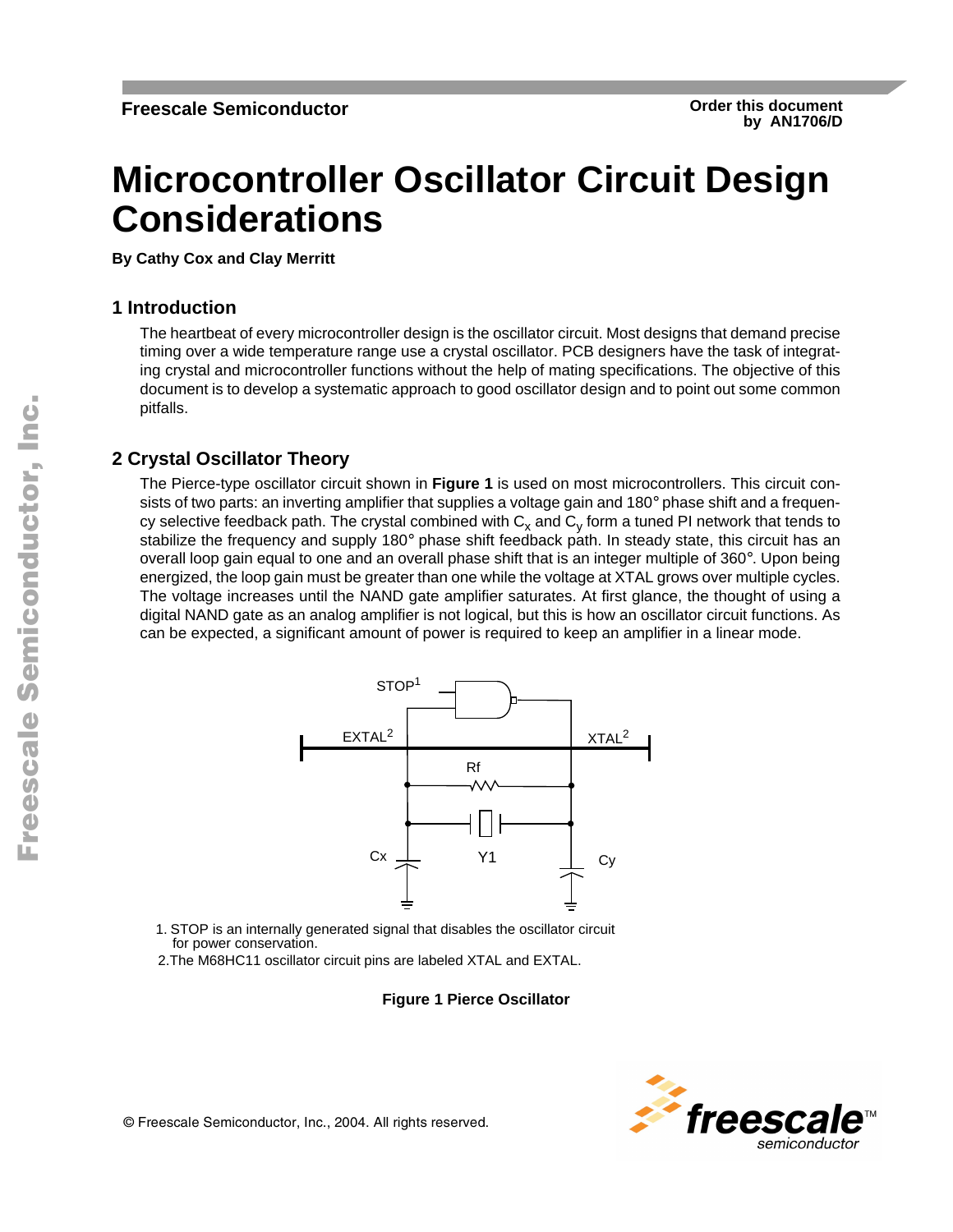A crystal is a small wafer of high grade quartz cut at a certain angle and to a certain size. Thinner cuts give higher frequency crystals, approximately 0.15 mm at 15 MHz. Crystals are designed and manufactured to operate a the rated frequency with a certain load capacitance  $(C_1)$ . Typical load capacitance values are 12 pF, 15 pF, 18 pF, 20 pF, 22 pF and 32 pF. Metal leads are plated to the crystal for electrical connections. As a voltage potential is placed across the crystal element, the force of trapped electrons in the crystalline structure tends to deform the element. This is referred to as the piezoelectric effect. As the element flexes, electrical impedance changes. The crystal acts as an electro-mechanical device and can be modeled as a network of passive electrical components with a very sharp cutoff frequency. The physical properties of quartz make it very stable over both time and temperature.

The usual model of a crystal is a network of two capacitors, an inductor and a resistor as shown in **Figure 2**. The shunt capacitance  $(C_0)$  is introduced by the metal plates used for electrical connections to the quartz wafer. Crystals are capable of oscillating at multiple frequencies. These frequencies are commonly referred to as overtones. For each overtone, a series RLC combination is added to the model. At the rated frequency of operation, the impedance of a crystal is inductive. As shown in **[Figure 3](#page-2-0)**, the reactance of the crystal is capacitive up to a series resonant frequency  $(F_s)$  and beyond the anti-resonant frequency  $(F_a)$ , the reactance is also capacitive. This means that the frequency of oscillation is bounded by  $F_s$  and  $F_a$ . The exact steady state frequency is determined by amplifier gain and load capacitance.

Load capacitors ( $C_x$  and  $C_y$ ) are used to form a tuned LC tank circuit in resonance. The combined capacitive impedance of Cx, Cy and other stray capacitance equals the inductive reactance of the crystal. Frequency of operation can be estimated by:

$$
f \approx 1 / [2 \cdot \pi \cdot \sqrt{(L_1 \cdot C_L)}]
$$

In many cases, the voltage at EXTAL and XTAL actually swings outside the ground and supply rails. Changing capacitance values will slightly change the operating frequency and can significantly change the voltage at EXTAL and XTAL. It is important to size these elements correctly and to use quality capacitors with long life, very low ESR, and good stability over temperature.



(L1,C1 and R1 represent fundamental operating frequency. L2, C2, R2, L3, C3 and R3 represent overtone frequency operation.)

**Figure 2 Passive Element Modeling of Crystal** 

 $\bf \Phi$ 

mic

o n d u  $\mathbf 0$ t o

r, I

n

.<br>ق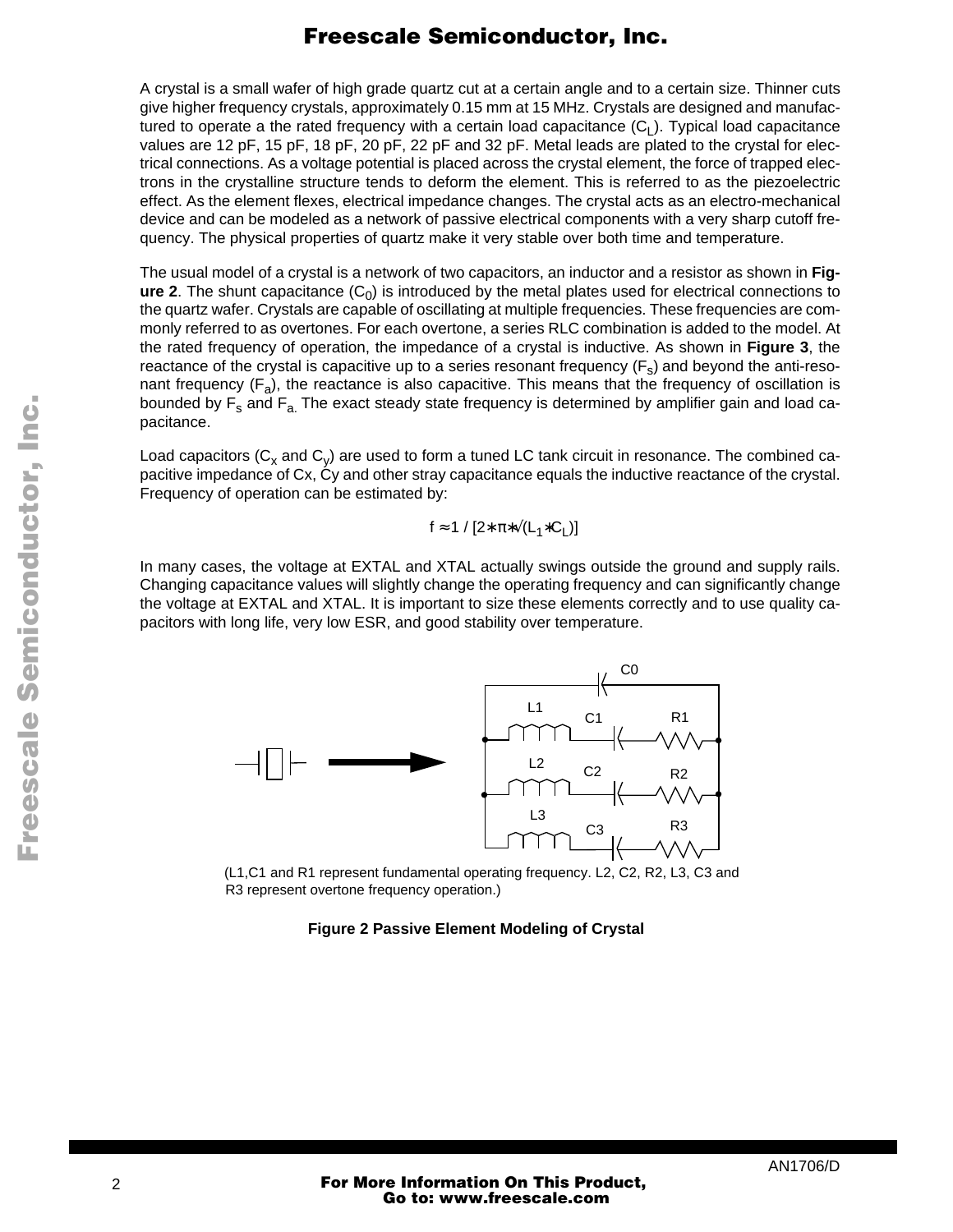<span id="page-2-0"></span>

 $F_s$  = Series Resonant Frequency.  $F_a$  = Antiresonant Frequency. (Note: Frequency axis is not drawn to scale.)

#### **Figure 3 Plot of Crystal Reactance with Respect to Frequency**

Mathematically demonstrating how an oscillator circuit starts is very challenging due to non-linear characteristics of the system such as amplifier gain and crystal impedance. A number of papers have been written on this subject, but an extensive analysis of an MCU design is not normally done. In general terms, an external element must effectively commence oscillation by placing a time variant voltage across the crystal. This can happen in a number of ways including injection of power supply noise and the processor negating the STOP signal, but normally this occurs when supply voltage is applied. Once a small voltage is applied to the crystal, the NAND gate acts as an analog amplifier and a closed loop feedback system is formed. The crystal and load capacitors determine the oscillation frequency.

The feedback resistance,  $R_{\mathsf{f}}$ , tends to keep the input to the NAND gate biased around supply voltage divided by two.  $R_f$  must be sized to allow adequate feedback while not unduly loading the circuit. The microcontroller manufacturer normally suggests a range of acceptable values, usually between 100 kΩ and 22 M $\Omega$ . For low frequency circuits, the crystal impedance is relatively high and the value for  $\mathsf{R}_{\mathsf{f}}$  must also be high (10 MΩ for 32 kHz). For higher frequencies,  $\mathsf{R}_\mathsf{f}$  must be lower (100 kΩ for 10–20 MHz).

The voltages at EXTAL and XTAL are usually distorted sine waves approximately 180° out of phase. These sine waves swing symmetrically around the supply voltage/2. Distortion can be attributed to NAND gate amplifier saturation and to intrinsic diodes clipping the signal at EXTAL. **[Figure 4](#page-3-0)** shows typical waveforms seen at XTAL and EXTAL. Note the amplitude and phase differences. Propagation delays in the amplifier add a few degrees of phase shift.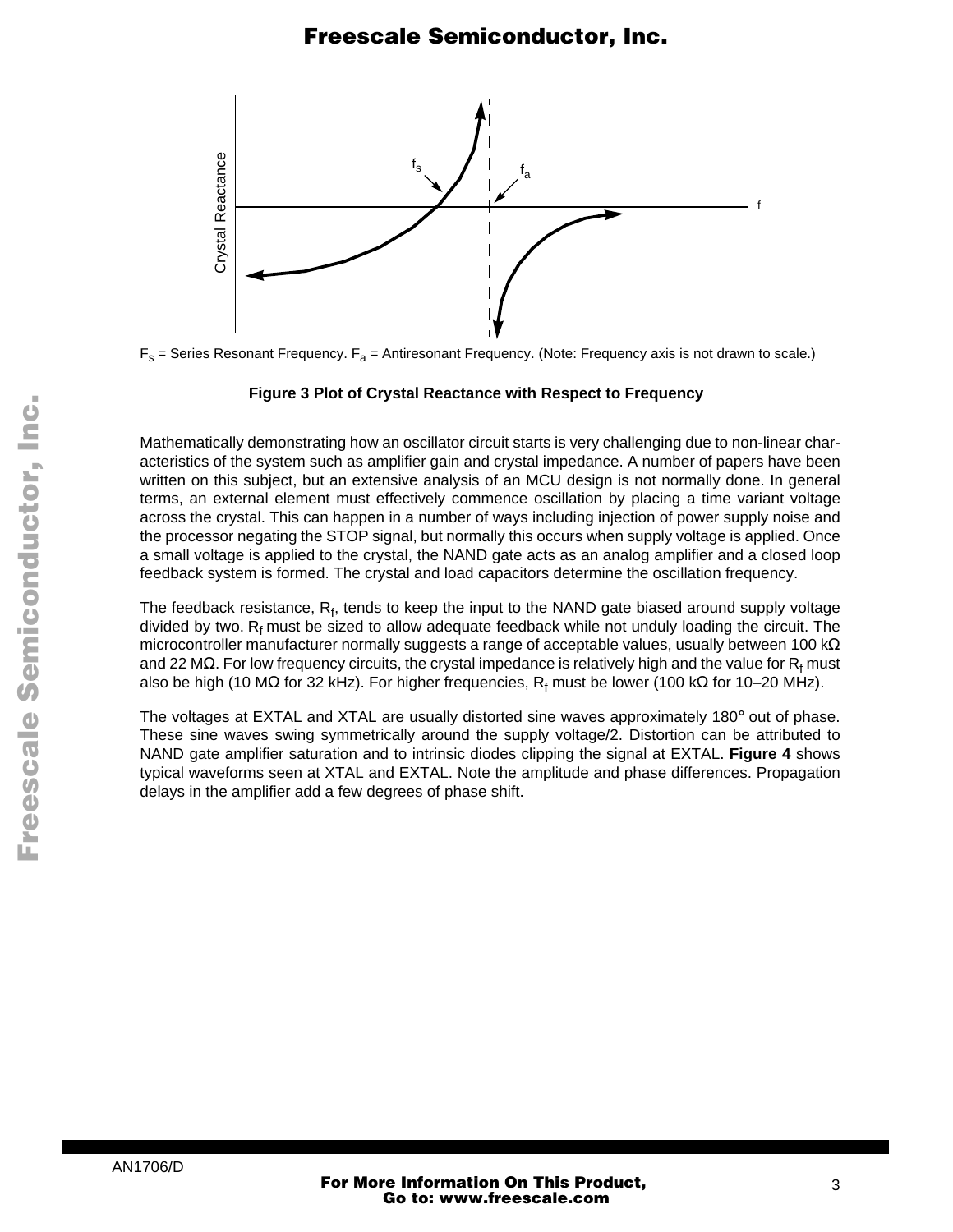<span id="page-3-0"></span>

**Figure 4 Scope Captures of Voltages at EXTAL (Top) and XTAL (Bottom)**

The STOP pin of the NAND gate in **[Figure 1](#page-0-0)** is asserted by the CPU to disable the oscillator for ultra low-power mode operation. In normal operation, the NAND gate acts as a small signal-inverting amplifier operating in a linear mode. For sake of digital analysis, the gate is modeled as shown in **Figure 5**. However, to fully understand the operation of the oscillator circuit, the small signal equivalent circuit model must be analyzed as shown in **[Figure 6](#page-4-0)**.



#### **Figure 5 Model of CMOS Logic Gate**

Fr  $\boldsymbol{\Phi}$  $\bf \Phi$  $\boldsymbol{\eta}$  $\mathbf 0$ ale  $\boldsymbol{g}$  $\bf \Phi$ mic o n d u  $\mathbf 0$ t o r, I n .<br>ق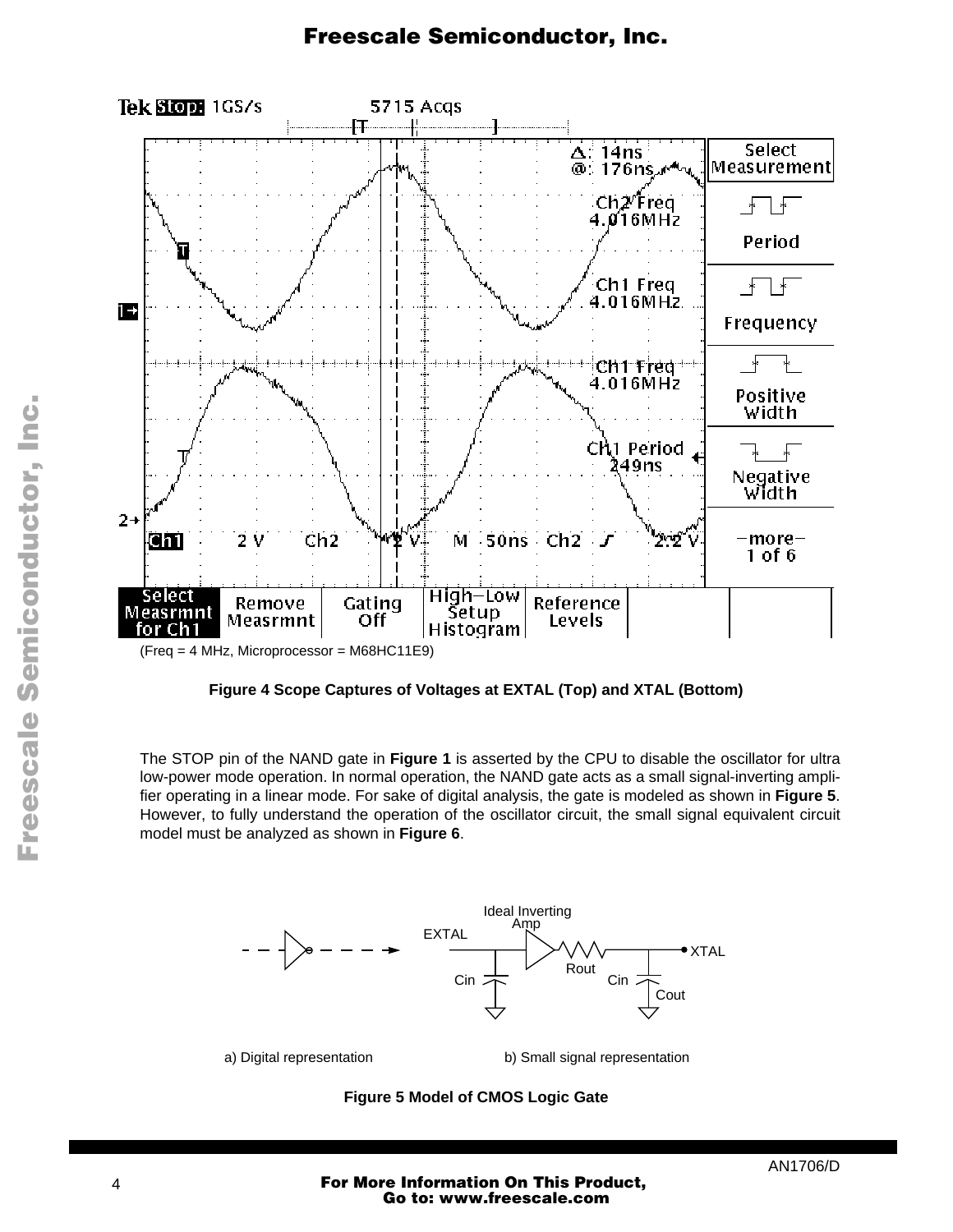<span id="page-4-0"></span>In order for the oscillator circuit to resonate in a stable manner, the absolute gain of the amplifier must be ≥1. This ideally should ensure that the output signal does not decay to zero. In its steady state condition the loop gain is equal to one.



**Figure 6 Small Signal Model of Inverting Amplifier and Crystal Circuit** 

Correct choice of  $C_x$  and  $C_y$  is paramount to oscillator start-up and steady state conditions. Imbalances in capacitive and inductive impedance can cause phase and amplitude problems in the feedback loop. Normally, C<sub>x</sub> and C<sub>y</sub> are equal, however, in some cases, if C<sub>x</sub> is chosen to be slightly smaller than C<sub>y</sub>, the voltage swing at EXTAL can be increased without compromising balance or introducing phase problems. Table 1 shows the effects of varying C<sub>x</sub> and C<sub>y</sub>. Values shown are for a 4.9 MHz crystal, a typical M68HC11 drive circuit, and  $Vdd = 5V$ .

| $Cx =$ | $Cv =$ | <b>V@EXTAL</b> | <b>Crystal Power Dissipation</b> |
|--------|--------|----------------|----------------------------------|
| 56 pF  | 56 pF  | $3.3$ Vpp      | $100 \mu W$                      |
| 33 pF  | 56 pF  | 8.0 Vpp        | 199 uW                           |
| 47 pF  | 56 pF  | 6.1 Vpp        | 207 µW                           |
| 68 pF  | 68 pF  | $2.8 \, Vpp$   | 102 µW                           |

Table 1 Voltage Changes for Varying Stabilizing Capacitors C<sub>x</sub> and C<sub>v</sub>

### **3 Amplifier Gain and Crystal Drive**

The microcontroller's amplifier gain is a critical element in the start-up of an oscillator. It must be large enough to drive the stabilizing network but if it is too robust there could be deleterious effects; namely, excess power consumption, high RF emissions, and, worst of all, an amplifier that will not start. It is not an easy task to make an amplifier ideal for oscillator operation from 1–10 MHz while keeping the noise and power consumption to a minimum.

A fairly simple experiment can be run to determine actual gain. Pull the EXTAL pin from the circuit board and capacitively couple a 25–50 mV peak-to-peak sine wave at the rated frequency to EXTAL. With power supplied to the board and components inserted, measure the voltage level on the XTAL pin. Calculating the ratio Vout/Vin gives the loaded amplifier gain. This should give a close approximation of the actual small signal value required at start-up. If the loaded gain is under 1.5, it may be a good idea to investigate ways to reduce the amplifier's load by resizing the stabilizing capacitors or possibly choosing a different crystal.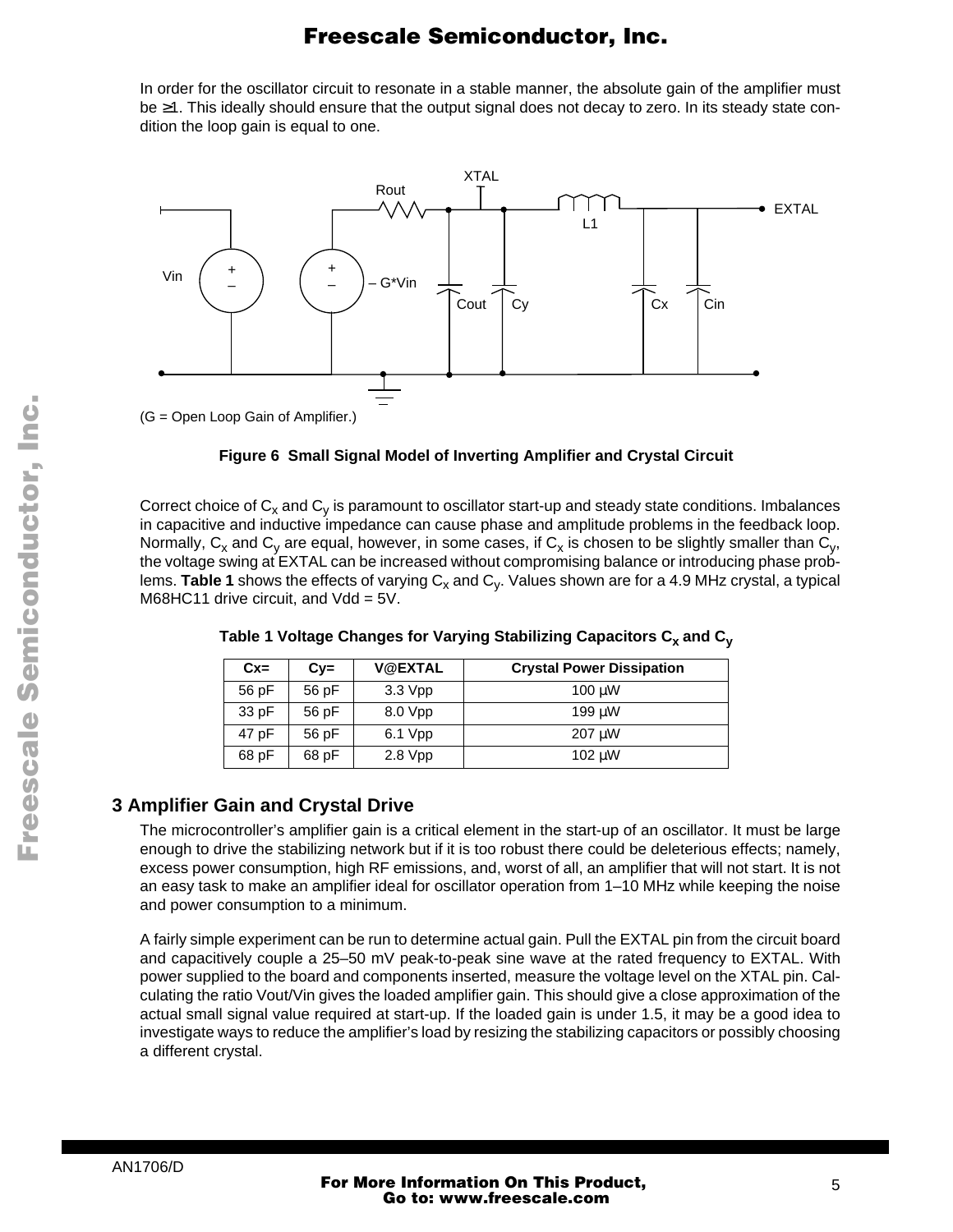Overdriving a crystal for an extended period of time can physically damage a crystal. Typical drive levels for crystals can vary from 1 µW (for small 32 kHz tuning fork crystals) to 5 mW (for a circular AT-cut type high frequency crystals). By calculating the RMS current flowing through the circuit and being given the maximum series resistance, the power can be calculated using the formula:

 $P = I^2R$ .

#### **3.1 Understanding Capacitive Coupling and Inductance of PCB Traces**

As PCB and semiconductor geometries get progressively smaller, the understanding and control of capacitive coupling becomes paramount. Capacitance for two parallel plates can be calculated using the following formula:

C (farads) = 
$$
k \varepsilon_0 (A / d)
$$
.

Where:

 $\varepsilon_0$  = Permitivity of Free space = 8.85  $\text{*}$  10<sup>12</sup> Coulombs<sup>2</sup>/Newton  $\text{*}$  Meter<sup>2</sup>

A = Plate area

d = Distance between plates

k = Dielectric constant of material

#### **3.1.1 Example:**

Consider a trace 1.0 cm long by 0.1 cm wide sitting directly above a solid ground plane. The board is a two-layer FR4 type with a distance between copper layers being 0.031 cm. The dielectric constant of fiberglass is approximately 3.5.

C = 3.5 \* 8.85\*10-12 \* (.01m\*.001m)/.00031m = 1 10-12 F or 1 pF.

With surface-mount devices, the pad area for components can actually increase and for multilayer boards the distance (d) can be very small. These factors can increase the board's stray capacitance values into 5–10 pF range quite easily. For hybrid printed circuit boards, a very thin dielectric is screened between conducting layers. This can sometimes make the distance between layers 1–2 mils ( 2.5–5 mm). The dielectric constant can be between 10–15, giving stray capacitance values between 15–50 pF for even nominal pad and trace sizes.

In regard to inductance, when current flows through any conductor there is some associated self inductance. The measured inductance is dependent on the current loop area. Having a large ground plane can usually guarantee the smallest loop area. Users of single layer boards and two layer boards without ground planes must take special precautions to keep the oscillator trace length as short as possible and with minimal loop area. Care should be taken to ensure the power source to the microcontroller is well decoupled.

#### **4 Potential Problem Areas**

Increasing the capacitance from either leg of the crystal to ground through stray effects of board layout is not detrimental so long as it is taken into account when selecting the stabilizing capacitors  $C_x$  and  $C_y$ . Making the traces for  $C_x$  and  $C_y$  exceedingly long can add unwanted inductance. **[Figure 7](#page-6-0)** is a model of the effects of the PCB on the oscillator circuit. Inductance is a function of total area enclosed by a current loop. Make certain that the power supply and return paths are as short as possible and, more importantly, that the loop area of this path is as small as possible.  $\mathsf{C}_\mathsf{x},\,\mathsf{C}_\mathsf{y},\,\mathsf{R}_\mathsf{f}$  and the crystal should be placed as close as possible to the microcontroller's oscillator pins.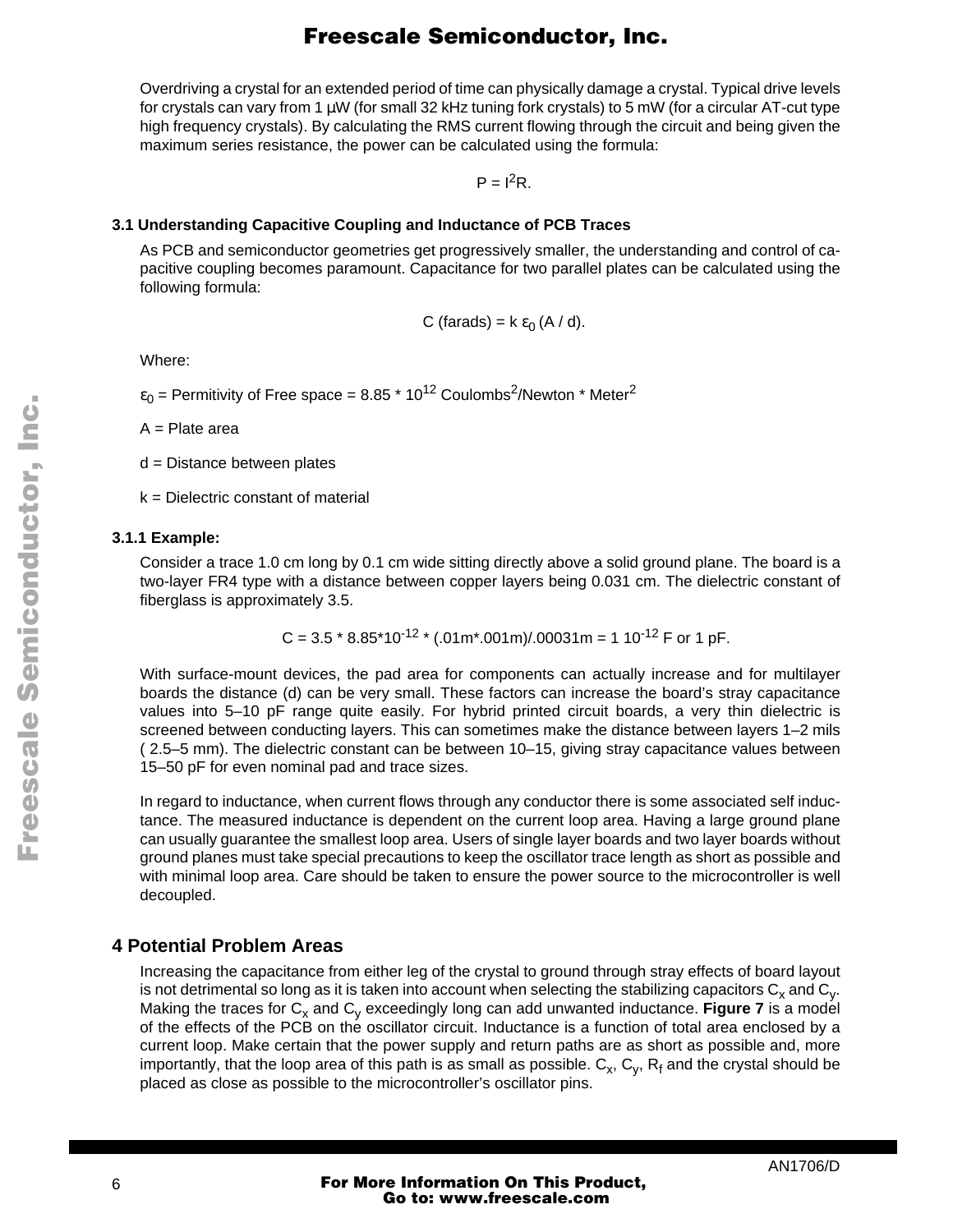<span id="page-6-0"></span>

**Figure 7 Modeling of PCB Effects on Oscillator Circuit**

The following problems have been witnessed by Freescale application engineers:

#### **• Long trace leads:**

— Long trace leads and uncontrolled capacitive coupling can cause problems. Referring to **Figure 7**, if L<sub>1</sub> or L<sub>2</sub> are any significant level, the net impedance of the C<sub>x</sub>+L<sub>x</sub> or C<sub>v</sub>+L<sub>v</sub> can be very small, effectively eliminating any feedback voltage. If there is any significant capacitance, the effective loading of the amplifier may be much more than calculated and the gain may not be sufficient. This is probably the number one problem encountered. Multilayer and hybrid PCBs can have substantial coupling to ground. See **[5 Testing and Troubleshooting](#page-7-0)** for more on this problem.

#### • **PCB contaminants:**

— PCB contaminants reducing impedance between nodes such as humidity, flux, and finger prints are problems. When printed circuit boards are manufactured, a flux is applied to the board to promote good solder bonds. Normally, a wash cycle is used to remove the flux. If the board is not cleaned entirely, the residual flux may supply an unwanted impedance path on the board. Take special care to check between the crystal leads and beneath SMT devices. These are notorious locations for flux build-up. Humidity or actual condensation on the board can also supply unwanted impedance paths. Referring to **[Figure 6](#page-4-0)** if Rx2 is introduced due to contaminants, the input offset voltage will be pulled towards ground. This will effectively lower the amplifiers gain by limiting the input voltage swing.

#### • **Power supply noise:**

— Power supply noise can sometimes be greatly amplified by the oscillator's amplifier. If the power supply noise is some harmonic of the crystal frequency, or vice versa, the oscillator may not begin to oscillate. In other cases, it has been seen that a noise element on the power supply actually helped the circuit begin oscillating by supplying a much needed high frequency component. Tying the stabilizing capacitors to +5 V sometimes provides a better AC reference point than ground. A good test for this condition is to disable the board's power supply and use a high-quality bench supply to power the board. If the oscillator starts with the bench supply but not with the board supply, look at cleaning up the +5 V rail. In most cases, if power supply noise is a problem, the voltage at XTAL will be a constant around V supply/2.

#### **• No operation at high temperature:**

— The crystal may not start at high temperatures. Usually this is caused by undue loading of the amplifier. Check on-board contaminants and the proper sizing of the stabilizing capacitors.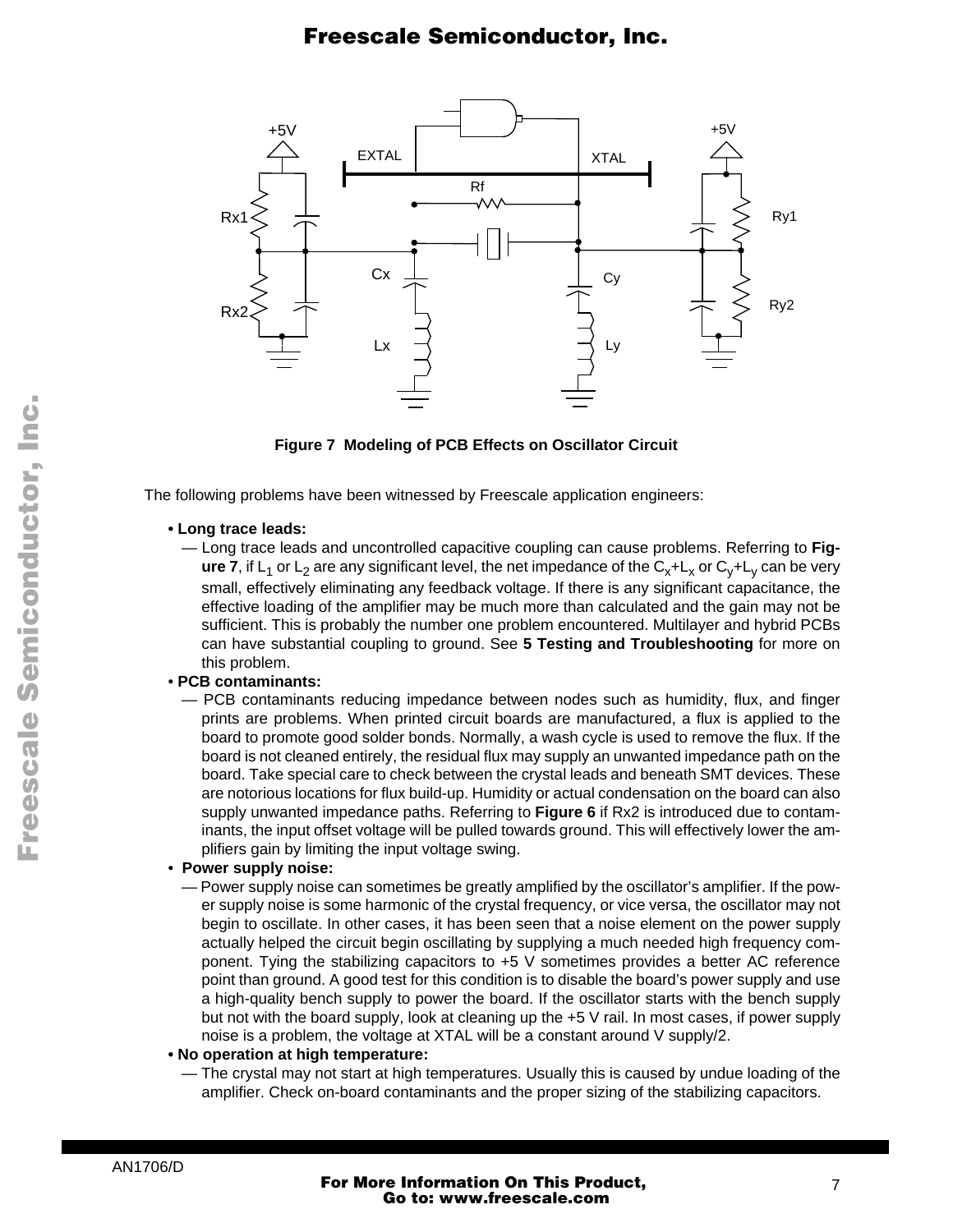#### <span id="page-7-0"></span>**• Frequency instability:**

— Frequency instability is usually caused either by driving the crystal too hard or insufficiently due to incorrectly sized stabilizing capacitors. If prolonged, overdriving the crystal can cause permanent damage. See **[3 Amplifier Gain and Crystal Drive](#page-4-0)** for details on the drive level of the crystal. It should be noted that the size of the stabilizing capacitors controls the voltage across the crystal.

#### **• High frequency issues (>10 MHz):**

— A CMOS amplifier tends to have a gain attenuation as frequency increases. In most microcontrollers, the open loop gain of the amplifier is sufficiently above one at the maximum operating frequency to ensure good performance. However, feeding auxiliary microprocessors or other digital circuits can add sufficient load to swamp the amplifier and prevent oscillation. Also note that as the frequency becomes very large, the impedance of a capacitor decreases which can make stray capacitance a much greater problem.

#### • **Low frequency issues (<50 kHz):**

— At low frequencies the capacitor and crystal impedances are very high and quite often the amplifier is too robust for safe operation. By placing a large resistance in series with the crystal, power dissipation can be reduced. See **[APPENDIX C 32-kHz Operation Specifics](#page-10-0)** for proper placement of this resistor and more on low frequencies.

#### • **Evaluation board problems:**

— Introducing a cable to connect a development platform to a target system can greatly change circuit parameters. In most applications, it is better to use the oscillator circuit on the evaluation to eliminate the transmission line effects of a long cable leading to the target board. If a different frequency is required, try changing the crystal on the evaluation board. (Note: check for possible limitations of baud rate when changing crystals in evaluation boards.)

#### **• High-power circuit interference:**

— Rapidly varying high current or high voltage lines in the vicinity of the crystal circuit can adversely impact the oscillator. A single error may cause the address or data bus to be misread and software confusion can occur. If a product seems to be working correctly until a heavy load like a relay or motor is energized, coupling is probably occurring. Check that the decoupling capacitors of the microcontroller are not damaged and are of high quality. Take care to route all power traces as far away from the crystal circuit as can be allowed and keep the loop area of all power traces to a minimum. If the ground plane has noise due to high current pulses, try tying the stabilizing capacitors to +5V instead of ground.

#### • **EPROM to ROM differences:**

— Sometimes EPROM devices function correctly but ROM devices do not; or different generations of the same family function differently. As parts are shrunk to lower geometries, the amplifier gain characteristics are sometimes changed. In some cases the EPROM and ROM devices are in different geometries. In most cases, re-sizing the stabilizing capacitors will solve this problem. Lowering the value of  $C_x$  while keeping  $C_1$  constant will increase the voltage at EXTAL. (Note: When a part is shrunk, customers are sent product change notices (PCNs).)

#### • **Crystal or Resonator Damage:**

— In rare cases, the hermetic seal on crystal leads can be fractured. This can allow moisture or other contaminants to infiltrate the case and cause sporadic operation. Care should be taken when handling crystals and when forming leads prior to insertion onto a PCB. In applications where the printed circuit board will be subjected to vibration, it is highly recommended that cantype crystals be adhered to the board. This will limit the stress and strain applied to the actual leads. Many crystals have been damaged when the large can case of a crystal is used as a convenient handle to pick up and carry PCBs. This is another reason to either use smaller crystals or to adhere the case to the PCB.

### **5 Testing and Troubleshooting**

The oscillator circuit is inherently a very high-impedance, closed-loop feedback system. When a standard oscilloscope probe is connected into the circuit, parameters and performance can change dramatically. This section suggests techniques for measuring the circuit in ways that will not affect it as significantly as a standard oscilloscope probe.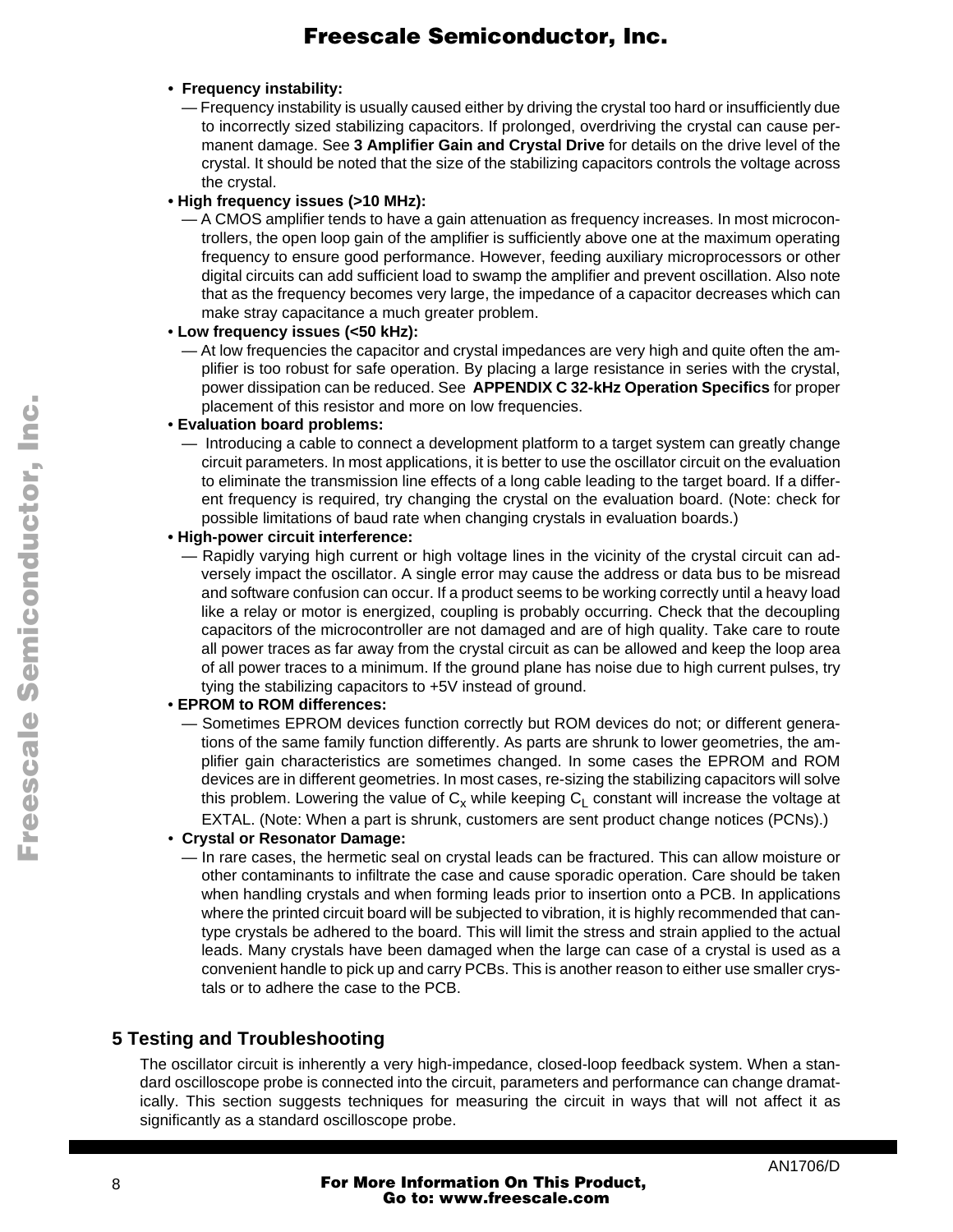A probe for most scopes may be modeled as shown in **Figure 8**. The 8–15 pF capacitor can load the circuit down considerably at high frequencies.



**Figure 8 Circuit Modeling of Oscilloscope and Probe Loading**

|         | $\mathsf{Zin}\left( 8\,\mathsf{pF}\right)$ | Zin (15 pF)     |
|---------|--------------------------------------------|-----------------|
| 500 kHz | 39.8 k $\Omega$                            | 21.2 k $\Omega$ |
| 1 MHz   | 19.9 k $\Omega$                            | 10.6 k $\Omega$ |
| 4 MHz   | 4.97 k $\Omega$                            | 2.65 k $\Omega$ |
| 16 MHz  | 1.24 k $\Omega$                            | 663 $\Omega$    |
| 50 MHz  | 398 $\Omega$                               | 212 $\Omega$    |

#### **Table 2 Scope Probe Values**

An active FET probe can be used to monitor the circuit without adversely affecting circuit parameters. These probes are quite expensive but have a very high input impedance. Typical FET probes have an input capacitance below 2 pF and input resistance above 5 M $\Omega$ .

 Sometimes the actual impedance of the probe is not as critical as the fact that the input signal is being pulled from the optimal 2.5 V center voltage. Balanced loading of probes with resistors and/or capacitors can sometimes allow a high-impedance circuit to be monitored with a standard oscilloscope.

Different conditions can greatly impact start-up and steady state performance. Here are a few tests that can be performed to measure the robustness of your design.

- 1. Vary the input voltage from 3 to 5.5 V. The circuit should start oscillating and the frequency should rise slightly as the voltage is increased. If it actually decreases as the voltage is increased, there is a good chance that the crystal is being dangerously overdriven. If no oscillation occurs, the feedback resistor may need to be made smaller.
- 2. Control the rise time of the power supply. An empirical formula for the frequency content of a rising edge is given:

**f**max approx =  $(1/(\pi^*$ risetime))

Having a very fast-rising power supply might stimulate the crystal at the resonant frequency!!

- 3. Placing a 1k potentiometer in series with the crystal can give some information about amplifier tolerance. With added resistance, the circuit will be less likely to start. Slowly increase the resistance from 0  $\Omega$ . After each increment, remove power from the board and re-energize it . Note the value of the potentiometer when the circuit will not start. The resistance (crystal + potentiometer) is substantially larger than the worst-case resistance specified by the crystal manufacturer. In order to allow for circuit variations, it is desirable to have the circuit oscillate with two times the maximum crystal resistance. (The resistance value for the potentiometer should increase as crystal frequency is decreased. i.e., 10 MHz =>1kΩ, 32 kHz => 10 kΩ.)
- 4. Test under cold, hot, and high humidity conditions. Resistance increases with temperature. Increasing source resistance reduces the effective loop gain. Any time the oscillator will not start or major frequency shifts occur, a problem exists.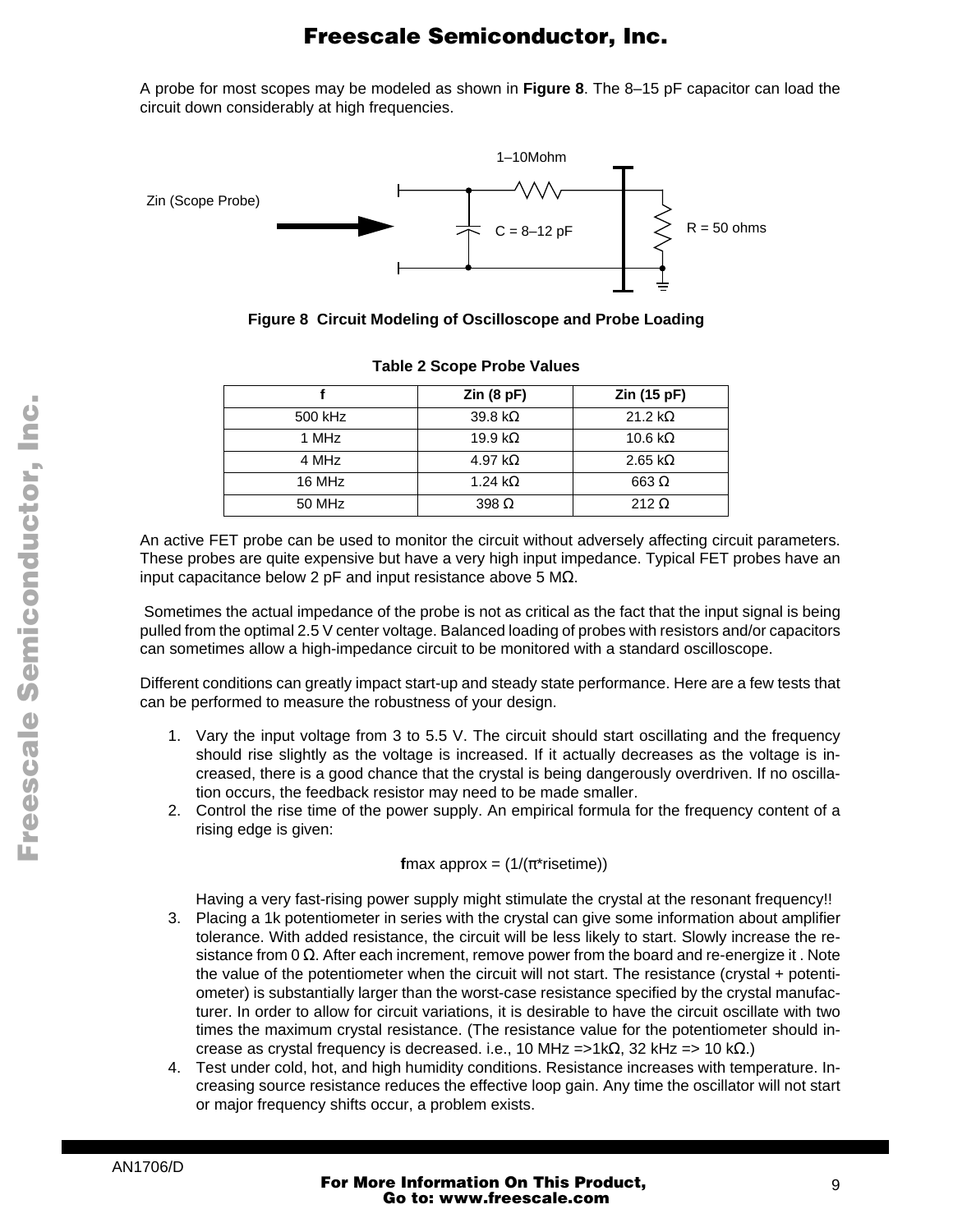- 5. Run worst-case loading conditions on the power portion of the board. Drive inductive loads such as relays, solenoids and motors under full load conditions. In certain circumstances, the magnetic field or the electric field can couple into the relatively high impedance oscillator causing transients. This can sometimes be detected by the microprocessor's software running into confusion due to a very short clock pulse not being properly recognized by the CPU.
- 6. Check board capacitance using this test. Measure the exact frequency of the crystal with a tightly controlled load capacitance on a separate apparatus. Then, measure the frequency on the actual PCB. If the two do not correlate well, unknown stray capacitance may exist on the board and the stabilizing capacitors may need to be reduced.

One last note, if the circuit does not commence oscillating when the circuit is energized, check the voltages at EXTAL and XTAL. If one is high and one is low, stray impedances are probably present causing unwanted coupling between crystal leads, either to ground or to the power rail. If the voltage at EXTAL is a +2.5 VDC, the feedback resistor is insufficient or a severe noise element is present on the power or ground rails.

### **6 Conclusions**

This document has given a basic explanation of how and why a crystal oscillator circuit operates. Suggestions have been given on how to size circuit components, and how to test the circuit's robustness. Some of the design and implementation problems experienced by Freescale application engineers have been discussed in the hope of preventing similar problems from occurring in the future.

Many assumptions about modeling have been made in the analysis of oscillator circuits. Most of the assumptions have been empirically proven but this document does not attempt to stringently perform mathematical derivations. Many of the circuit elements change non-linearly over frequency, loading, and temperature (i.e., crystal impedance and amplifier gain) making precise modeling a non-trivial task.

### **7 References**

- 1. Burch, Ken, XTAL. 1992
- 2. KDS America, KDS Crystal Catalog. 1995
- 3. Van Doren, Dr. Tom, Grounding and Shielding Electronic Systems.
- 4. VX Kyocera, Timing Devices.
- 5. Sears, Francis, University Physics. 1982.
- 6. Landee, Robert, Electronics Designers' Handbook. McGraw-Hill, 1977
- 7. Frerking, Marvin, Crystal Oscillator Design and Temperature Compensation. Van Nostrand Reinhold, 1978.
- 8. Freescale Component Product Division, Product Catalog. 1994.
- 9. Fox Electronics, Frequency Control Products. Volume 15 Number 1994.

### **APPENDIX A Crystal Versus Resonator Issues**

Resonators are a lower-cost, less exact alternative to crystals. Instead of a quartz crystal element, resonators make use of other piezoelectric crystalline structures such as barium titanate. This allows the element to be smaller, less expensive, and to have improved start-up times. The surrounding circuitry is identical to that of a crystal with a parallel resistor to help in the start-up phase and with stabilizing capacitors on both legs to ground (see **[Figure 1](#page-0-0)**).

For a given frequency, the required stabilizing capacitors are usually much larger for a resonator. This means that a slightly larger amplifier drive capability is needed which will tend to consume more power.

Resonators in general are not offered below 125 kHz but are available up to 20 MHz.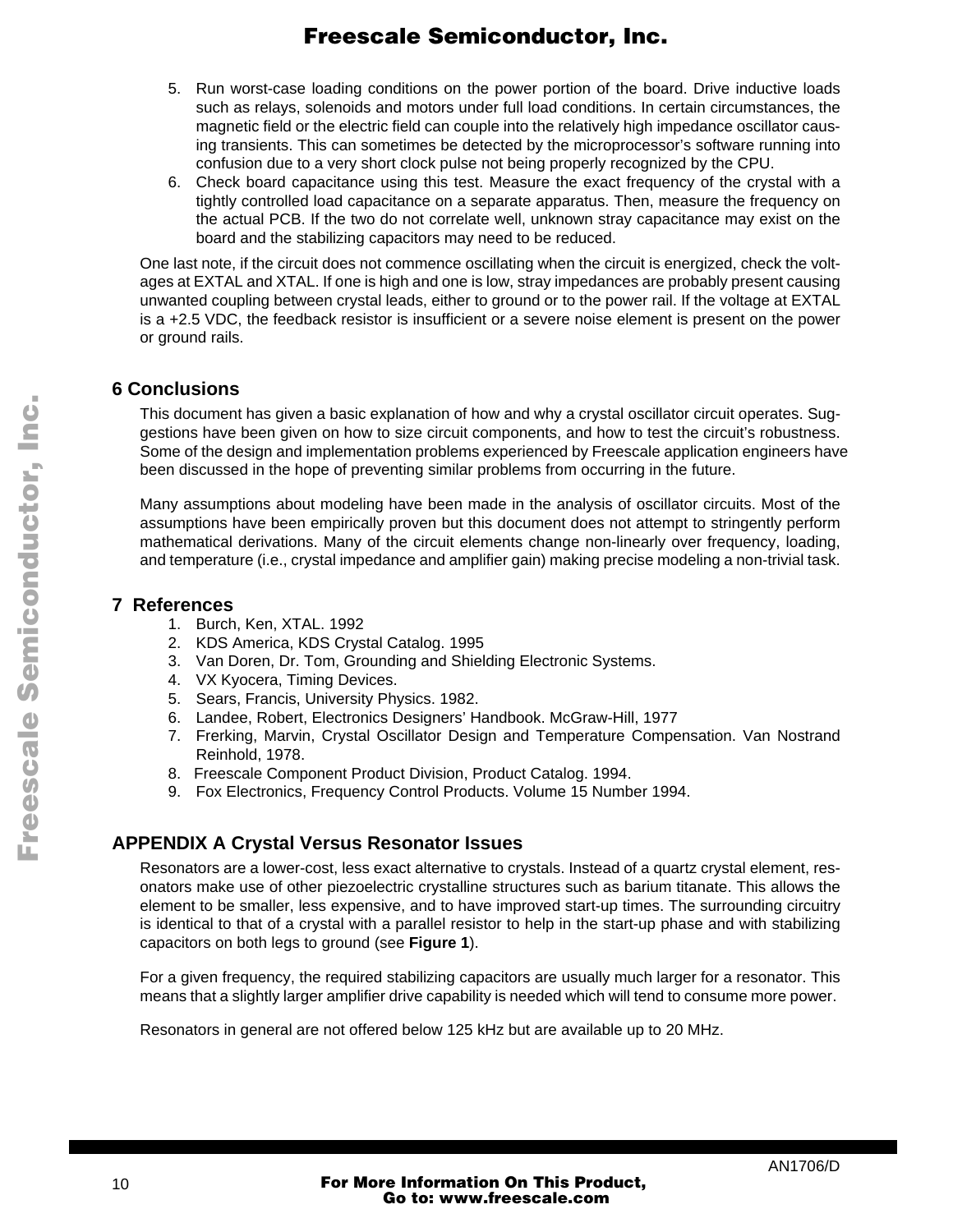<span id="page-10-0"></span>

| <b>Characteristic</b> | <b>Resonator</b>                    | Crystal         |  |
|-----------------------|-------------------------------------|-----------------|--|
| Cost                  | Inexpensive                         | High            |  |
| <b>Freq Control</b>   | $\pm 0.5\%$                         | $\pm 0.002$ %   |  |
| Temp. Range           | $-40$ to 125 °C                     | $-40$ to 125 °C |  |
| Ease of Start         | Easy                                | Hard to analyze |  |
| Package               | Both available in thru-hole and SMT |                 |  |

#### **Table 3 Table of Characteristics**

### **APPENDIX B AT-Strip Crystals.**

The "AT" in AT-cut and AT-strip crystals specifies the angle of cut relative to the Z-axis to be 35 degrees. AT-cut crystals are thin, circular disks of quartz while AT-strip crystals are thin, rectangular pieces of quartz (the width is very small compared to the length). AT-cut crystals will fit in smaller packages and require less quartz which should make them less expensive.

AT-strip crystals function identically to the AT-cut type and the same Pierce oscillator circuit configuration is used. However, the smaller piece of quartz is not as resistant to mechanical shock or to excess electrical drive. **Care should be taken to calculate the drive level and ensure stabilizing capacitors are sized appropriately**. In general, for any given frequency, the series resistance and the maximum drive of an AT-strip crystal will be lower than that of an AT-cut crystal. (i.e., 4 MHz AT-cut: max ESR = 120 Ω, max drive = 5 mW; 4 MHz AT-strip: max ESR = 40 Ω, max drive = 1 mW)

The M68HC11 reference manual contains a statement warning against the use of AT-strip type crystals. This statement was made when AT-strip crystals were just being developed and the drive level was thought to be much lower than those specified today. There are many successful designs in production using AT-strip crystals with M68HC11's. Designers should not be inhibited from using either a ceramic resonator, AT-strip, or AT-cut crystals in their microcontroller application.

### **APPENDIX C 32-kHz Operation Specifics**

The basic theory behind the operation of a low-frequency crystal is identical to that listed in earlier sections. The big difference is that relative impedances are much higher for low-frequency operation. In many cases, a resistor needs to be inserted in series with the crystal to keep it from being overdriven. See **Figure 9**. The correct placement of this resistor is very important. Do not place Rs on the amplifier's input side. Also, Rf should feed directly back from XTAL to EXTAL. Rs will range from 100 Ω to 330 kΩ depending upon Vdd, the crystal frequency, and the amplifier's drive.



**Figure 9 Typical Oscillator Circuit for Low Frequency Crystals**